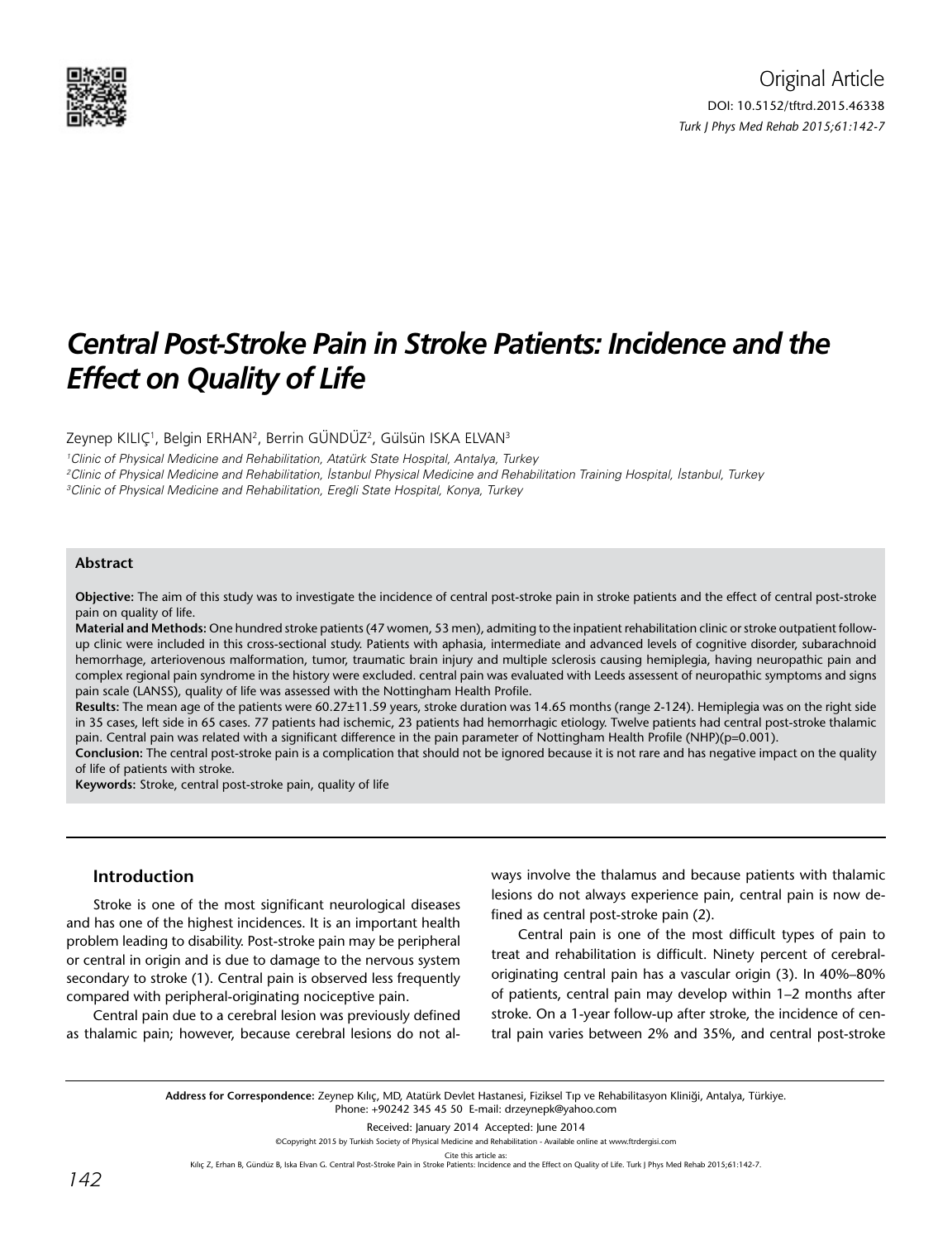pain may develop in 18% of stroke patients who have a loss of temperature sensation (6-10).

Central post-stroke pain is generally sharp on the hemiplegic side, lasts for a long time, and is paroxysmal (11). Central pain can have different qualities and be of varying intensities, and it may be spontaneous or stimulated by various factors. It tends to get better with time (5,12). The most important diagnostic indicator for central post-stroke pain is the presence of somatosensory disorders accompanying the chronic pain. There is often abnormal pain and heat sensation on the side of the stroke (4,6,13). Patients generally define their pain as "burning– boiling" or "burning–freezing" in nature (5). In most patients, in addition to pain, dysesthesia, hyperalgesia, and allodynia can arise spontaneously or with stimulation (6,13). Hypoalgesia occurs in some patients, and there is deterioration in vibration, touch, proprioception, and two-point discrimination (13).

Factors affecting the diagnosis, evaluation, and treatment of patients with central post-stroke pain include the few available treatment alternatives and the time relationship between stroke and the onset of pain (4). Although pain develops in the first month after stroke in most patients, it may also develop 6 months after stroke (6). The time gap between stroke and the arousal of pain may render its diagnosis more difficult (4). In addition, cognitive problems and speech disorders, which arise after stroke, make it more difficult for patients to express themselves. The evaluation of the quality of life in stroke patients provides significant benefits for determining approaches to patient care, detecting priorities, and patient follow-up.

Cognitive impairment after stroke, advanced age, depression, functional impairment, disability, medical problems, and some social factors negatively affect the quality of life (14-19). Pain secondary to medical problems after stroke, which may develop for a number of reasons, may impair the quality of life. This is particularly true of central post-stroke pain because it is more resistant to treatment (20). Therefore, the variability of factors affecting the quality of life in stroke patients should be considered using a multidisciplinary approach, and the patients should be evaluated whit this respect. The aim of this study was to investigate the incidence of central pain as a complication in our stroke patients and its effects on the quality of life.

## **Material and Methods**

Local ethical committee approvel was obtained. 255 stroke patients either inpatient or outpatient who were treated at Istanbul Physical Medicine and Rehabilitation Training Hospital between June 2008- February 2009 were enrolled in the study. Hemiplegia due to subarachnoid hemorrhagie, arteriovenous malformation, tumor, traumatic brain injury, and multiple sclerosis were excluded from the study. Besides patients having neuropathic pain or complex regional pain syndrome were also excluded. Patients with aphasia and intermediate or advanced levels of cognitive dysfunction were also excluded to administer neuropathic pain assessments and quality of life questionnaires more reliably. Written informed consent was obtained from all patients. Data analysis was conducted on 100 patients who matched the criteria.

Epicrisis reports confirmed that each stroke diagnosis was established through the review of clinical findings and computed tomography–magnetic resonance imaging (CT–MRI) in the neurology clinics. The demographic features of the patients (age, gender, occupation, and educational status), duration of stroke, number of strokes, side of the lesion, dominant side, stroke etiology, CT–MRI findings, risk factors related to stroke (age over 65 years, gender, family history, previous stroke, hypertension, cardiac disease, diabetes mellitus, and smoking), complications related to stroke (spasticity, dysarthria, contracture, neglect, urinary symptoms, dysphagia, pressure sores, deep vein thrombosis, heterotopic bone formation, etc.), ambulation, and functional and medication states of the patients were recorded. However, only data related to the objective of the study were used.

The cognitive state of each patient was evaluated using the mini-mental test (MMT). The validity and reliability of the MMT in Turkish were conducted in educated and uneducated patients (21,22). In this study, patients with MMT scores of >20 were included. The standardized MMT form for the uneducated was used for illiterate patients.

For central neuropathic pain evaluation, the Leeds Assessment of Neuropathic Symptoms and Signs Pain Scale (LANSS), the validity and reliability of which has been examined in Turkish, was used in this study (23). If the total score in the LANSS scale was <12, calculated over 24 points, it was determined that neuropathic mechanisms did not play a predominant role in the patient's pain. If the total score was ≥12, it was deter-

|  | Table 1. Demographic and clinical features of the cases |                     |                                                |  |  |  |  |
|--|---------------------------------------------------------|---------------------|------------------------------------------------|--|--|--|--|
|  | Age                                                     | Mean± SD            | 60.27 $\pm$ 11.59 (min–max: 28–86, median: 61) |  |  |  |  |
|  |                                                         | Gender Female/Male  | 47/53                                          |  |  |  |  |
|  | <b>Educational status</b>                               |                     | Illiterate: 24                                 |  |  |  |  |
|  |                                                         |                     | Literate: 8                                    |  |  |  |  |
|  |                                                         |                     | Primary School: 50                             |  |  |  |  |
|  |                                                         |                     | Secondary School: 8                            |  |  |  |  |
|  |                                                         |                     | Lycee: 9                                       |  |  |  |  |
|  |                                                         |                     | High School: 1                                 |  |  |  |  |
|  | Stroke etiology                                         |                     | Ischemia: 77                                   |  |  |  |  |
|  |                                                         |                     | Hemorrhage: 23                                 |  |  |  |  |
|  | <b>Stroke</b><br>duration                               | $Mean \pm SD$       | 14.65±15.22 (min-max: 2-124 months, median: 9) |  |  |  |  |
|  | Side of the stroke                                      |                     | Right: 35                                      |  |  |  |  |
|  |                                                         |                     | Left: $65$                                     |  |  |  |  |
|  | Lesion localization                                     |                     | Extrathalamic: 87                              |  |  |  |  |
|  |                                                         |                     | Thalamic: 13                                   |  |  |  |  |
|  | <b>MMT</b>                                              | Mean <sup>+SD</sup> | 25.30±3.25 (min-max: 20-30, median: 25)        |  |  |  |  |
|  | MMT: mini-mental test, SD: standard deviation           |                     |                                                |  |  |  |  |

*143*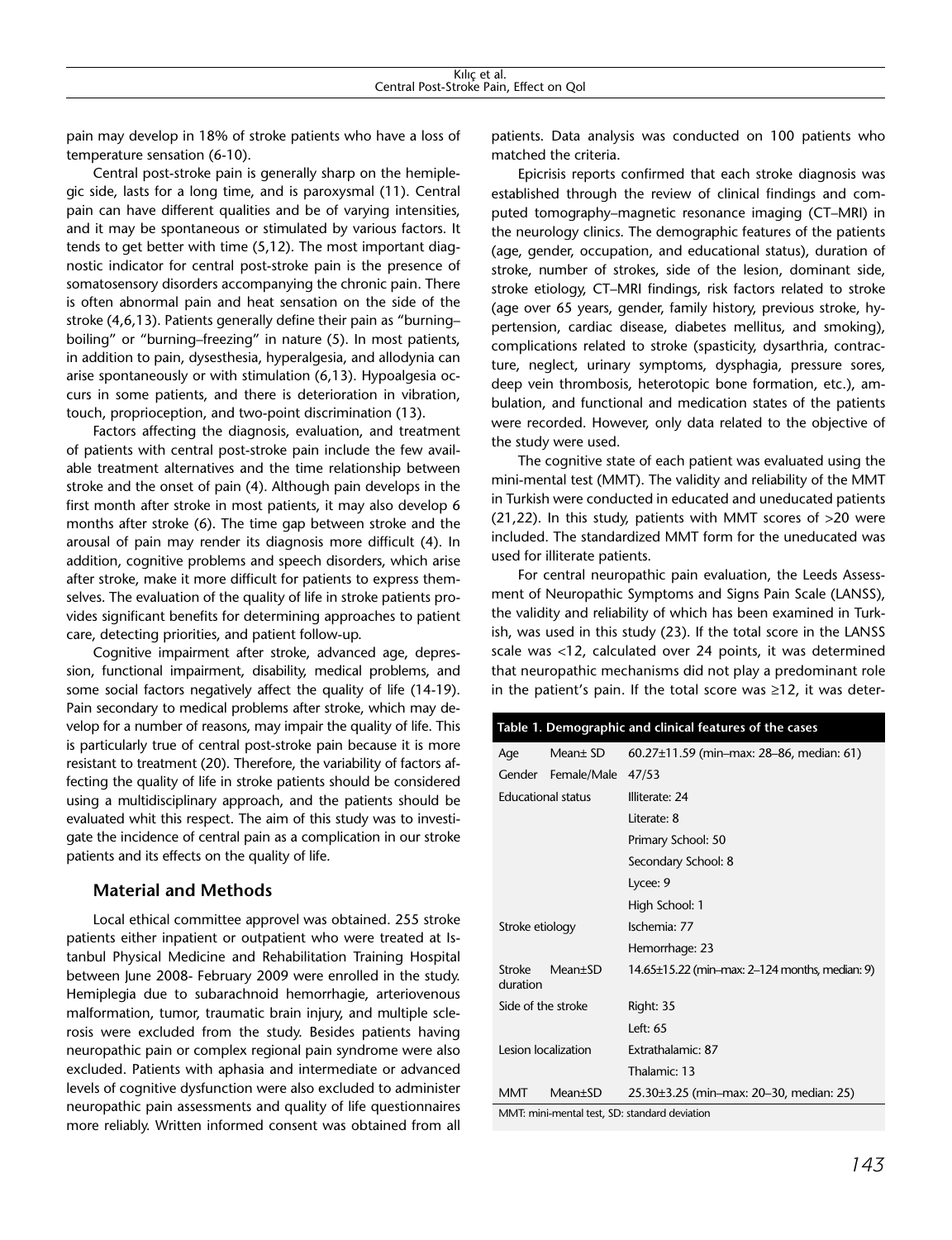#### Kılıç et al. Central Post-Stroke Pain, Effect on Qol

| Table 2. Comparison of patients with and without central pain with regard to some demographic and clinical features |                                                  |                                                   |         |  |  |  |  |  |
|---------------------------------------------------------------------------------------------------------------------|--------------------------------------------------|---------------------------------------------------|---------|--|--|--|--|--|
|                                                                                                                     | <b>Patients with central</b><br>pain $(n=12)$    | <b>Patients without central</b><br>pain $(n=88)$  | p value |  |  |  |  |  |
| Gender                                                                                                              | M/F: 5/7                                         | M/F: 42/46                                        | 0.69    |  |  |  |  |  |
| Age                                                                                                                 | $64.00\pm12.12$<br>(min-max: 47-86, median: 65)  | 59.76±11.49<br>(min-max: 28-81, median: 61)       | 0.23    |  |  |  |  |  |
| Stroke duration                                                                                                     | $13.42 \pm 7.82$<br>$(min-max: 7-34, median:12)$ | 14.82±15.99<br>(min–max: 2–124, median: 9)        | 0.76    |  |  |  |  |  |
| <b>MMT</b>                                                                                                          | $24.17 \pm 2.36$<br>(min-max:21-30, median: 25)  | $25.45 \pm 3.33$<br>(min–max: 20–30, median: 25)  | 0.20    |  |  |  |  |  |
| <b>MBI</b>                                                                                                          | 64.58±21.47<br>(min–max: 10–85, median: 70)      | $66.08 \pm 20.55$<br>(min–max: 0–100, median: 70) | 0.81    |  |  |  |  |  |

MBI: modified Barthel Index, MMT: mini-mental test, M: male, F: female, min: minimum, max: maximum

### **Table 3. Mean Nottingham Health Profile Sub-Parameters and the comparison of Nottingham Health Profile sub-parameters of patients with and without central pain**

|                            | All patients<br>$(n=100)$                                    | <b>Patients with central</b><br>pain $(n=12)$                | <b>Patients without central</b><br>pain $(n=88)$       | p value |  |
|----------------------------|--------------------------------------------------------------|--------------------------------------------------------------|--------------------------------------------------------|---------|--|
| Pain                       | 32.44±30.68<br>(median: 27.88,<br>min-max: 0.00-100.0)       | 60.17±26.74<br>(median: 59.40)<br>min-max: 9.99-100.0)       | 28.66±29.33<br>(median: 22.99<br>min-max: 0.00-100.0)  | 0.001   |  |
| Physical activity          | 68.29±19.36<br>(median: 67.16)<br>min-max: 0.00-100.0)       | 67.46±15.62<br>(median: 67.16<br>min-max: 32.70-88.46)       | 68.41±19.89<br>(median: 67.16)<br>min-max: 0.00-100.0) | 0.87    |  |
| Fatigue                    | 63.79±36.26<br>(median: 76.00<br>min-max: 0.00-100.0)        | 70.93±27.20<br>(median: 76.00<br>min-max: 36.80-100.0)       | 62.82±37.35<br>(median: 76.00<br>min-max: 0.00-100.0)  | 0.47    |  |
| Sleep                      | 31.62±32.32<br>(median: 27.26)<br>min-max: 0.00-100.0)       | $27.73 \pm 37.51$<br>(median: 11.18)<br>min-max: 0.00-100.0) | 32.15±31.75<br>(median: 27.26<br>min-max: 0.00-100.0)  | 0.65    |  |
| Social isolation           | $50.06 \pm 24.90$<br>(median: 44.54)<br>min-max: 0.00-100.0) | 54.80±25.08<br>(median: 44.54<br>min-max: 22.53-100.0)       | 49.42±24.95<br>(median: 44.54<br>min-max: 0.00-100.0)  | 0.48    |  |
| <b>Emotional reactions</b> | 34.95±20.50<br>(median: 34.95)<br>min-max: 0.00-86.01)       | 35.62±18.48<br>(median: 39.09)<br>min-max: 9.76-78.68)       | 34.86±20.86<br>(median: 32.64<br>min-max: 0.00-86.01)  | 0.90    |  |
| Min: minimum, max: maximum |                                                              |                                                              |                                                        |         |  |

mined that neuropathic mechanisms did play a predominant role in the patient's pain.

The functional status of each case was evaluated using the modified Barthel Index (MBI) because its adaptation in Turkish has already been conducted (24).

The Nottingham Health Profile (NHP) was used to evaluate the quality of life. The NPH comprised six sub-parts, which evaluates patient perception of emotional, social, and physical health problems as follows: 1) Energy level (three sub-parameters); 2) Pain (eight sub-parameters); 3) Physical activity (eight sub-parameters); 4) Sleep (five sub-parameters); 5) Emotional reactions (nine sub-parameters); and 6) Social isolation (five sub-parameters). The questionnaire is composed of 38 questions, which are answered as "yes" or "no." It asks about the patient's current complaints. Positive answers given in specific areas determined the scoring of the scales, and the sum of these scores evaluates

the intensity. The total score of every sub-category is 100. The sum of the sub-categories can be given as a profile (25). The NPH is a test that has been adapted for the Turkish population (26). Six sub-parameters of the NPH were evaluated in all the cases included in this study.

### **Statistical Analysis**

Statistical analysis was performed using the Statistical Package for the Social Sciences 15.0 (SPSS, INC., Chicago, IL, USA) for Windows. Descriptive statistics were used for determining the mean values and frequencies. The Mann-Whitney U test and Chi-square test were employed for two-group comparisons. Spearman's correlation test was used to detect correlations. A value of p<0.05 was accepted to be statistically significant.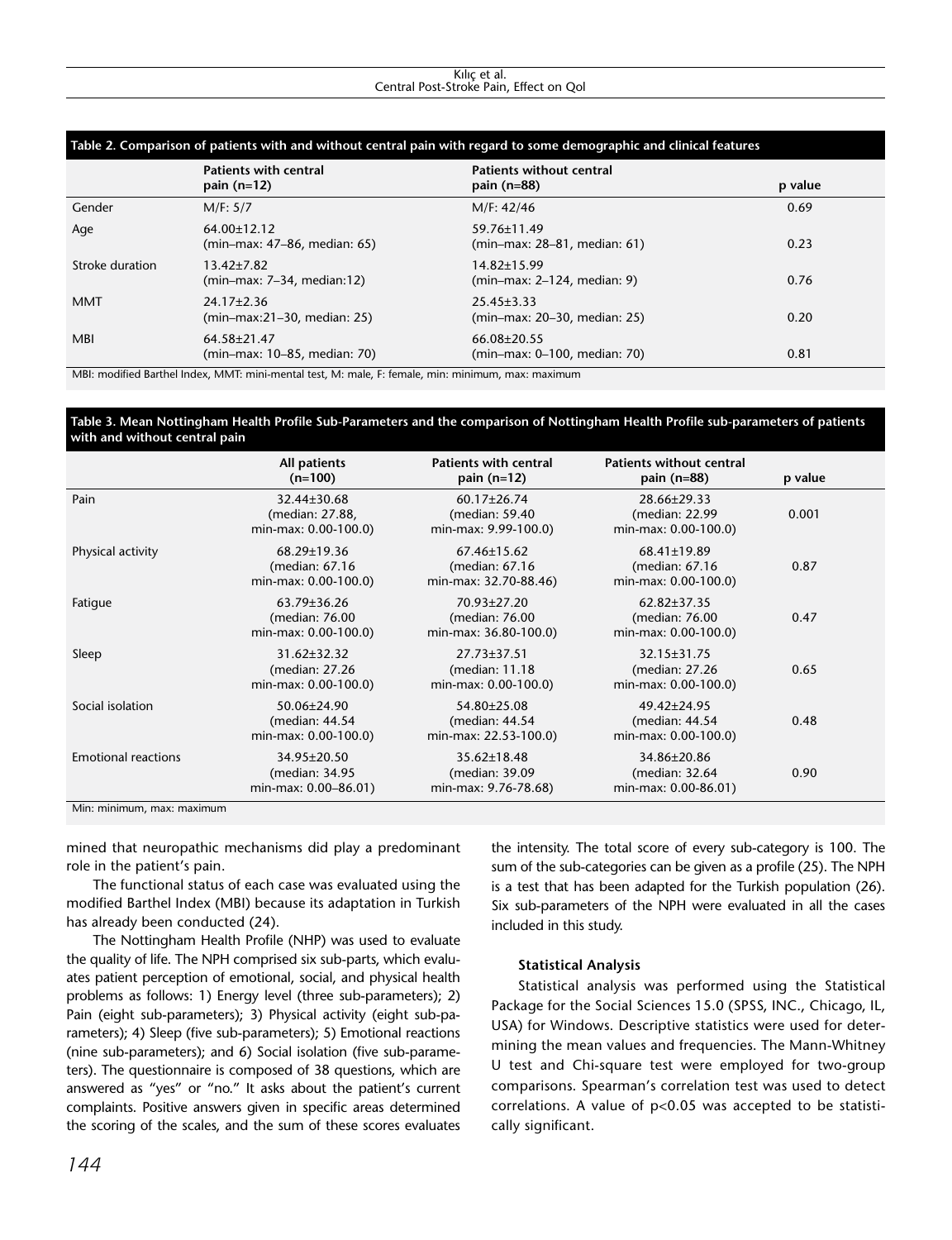## **Results**

In total, 100 stroke patients (47 women, 53 men) were included in the study, with an age range from 28 to 86 years and a mean age of 60.27±11.59 years. The demographic and clinical features of the patients are summarized in Table 1.

When risk factors were considered, 38 out of the 100 patients were over 65 years, 82 had hypertension, 37 had cardiac disease, 19 had previous stroke, 35 had diabetes mellitus, 27 had a significant family history, 39 had a history of smoking, and 53 were male.

The scores of patients whose activities of daily living were evaluated using the MBI were between 0 and 100. The mean MBI score was 25.90±20.56. According to the MBI score, 4 cases were completely dependent, 31 were highly dependent, 61 were moderately dependent, 1 was mildly dependent, and 3 were independent.

Patients with and without central pain were compared with regard to demographics and clinical features. Table 2 shows that there was no significant difference with respect to these compared features.

With regard to central post-stroke pain, central pain was detected in 12 out of the 100 patients (12%). The mean LANSS score of patients complaining of central pain was 17.75 (14-24).

In the NPH questionnaire, the scores for pain, physical activity, fatigue, and social isolation from the six sub-categories varied between 0 and 100, and the emotional reaction score varied between 0 and 86.01. When the sub-parameters of NPH were compared between patients with and without central pain, only the pain parameter was significantly different between the two groups (Table 3).

## **Discussion**

Central post-stroke pain develops within 1–2 months after stroke in 40%–80% of patients. Within this period, either central pain cannot be detected or detection is delayed because the patients are not in rehabilitation clinics, do not have an adequate level of cognition to express themselves, or are aphasic. In this study, the incidence of central post-stroke pain was 12%, and central pain, in general, did not affect the patient's quality of life, apart from one pain sub-category as evaluated by NPH.

In our patient group, the duration between stroke onset and questioning varied from 2 to 124 months. It is known that central post-stroke pain mostly occurs in the first month after stroke. However, because the stroke patients were admitted into rehabilitation clinics after the first month, i.e., when the general condition of the patient had stabilized, pain questioning could only be performed later than the first month post-stroke. In studies conducted in different countries worldwide, the incidence of central post-stroke pain is reported to be between 8.6% and 35% (6-10). Therefore, in our study, the incidence of central post-stroke pain was similar to the incidence rates reported in the literature (12%).

Many cerebral regions process pain, and there is no single localized pain center in the brain (27). In studies conducted on central post-stroke pain, because central pain was first defined in thalamic lesions, cerebral localization is classified as thalamic and extra-thalamic. In support of this, in our study, the cerebral lesion was thalamic in 4 out of the 12 patients with central post-stroke pain and was extra-thalamic in 8 patients (2,6,28). Lesions with a complete or partial localization may affect the development of central pain. In an investigation on patients with intracerebral hemorrhage, a higher rate of central post-stroke pain was observed in patients with partial spinothalamic tract lesions than in patients with complete lesions (29).

The quality of life is affected by social, economic, functional, and spiritual factors (30-33). Within the first year after stroke, economic status and the current functional capacity of an individual have been detected as indicators of the quality of life (34). It has been reported that the quality of life increases with higher functional independence (35, 36). In a study investigating the relationship of impairment, disability, and the quality of life, a positive correlation among the Barthel Index, Frenchay Activities Index, and Short Form (SF)-36 physical activity subscale was detected (37).

Choi-Kwon et al. (14) detected an impaired quality of life in the first 3 months after stroke. In addition, they found that within 3 years after stroke, dependence in activities of daily living, motor dysfunction, depression, central post-stroke pain, low economic status, and unemployment factors were associated with poor quality of life. Moreover, they suggested that dependence in activities of daily living (19%), presence of central post-stroke pain (12%), and low economic status (10%) were the factors that most greatly contributed to the quality of life as a whole and that central post-stroke pain was the most important factor in the physical and psychological sub-groups of the quality of life sub-group analysis.

In studies conducted in Turkey, female gender, susceptibility to depression, presence of multiple comorbidities, and poor functional state have been emphasized as indicators for poor quality of life (38,39). Rachpukdee et al. (40) suggested that increased dependency, cognitive disorders, right hemisphere lesions, being single or widowed, being over the age of 60 years, being unemployed, having difficulties in self-care, and difficulties in covering medical costs all negatively affected the quality of life.

In another study, although the post-stroke and long-term functional states of the patients were good, it was suggested that lower scores were obtained in all sub-parameters of the SF-36 in stroke patients than in controls (15). It was found that stroke patients who were over 65 years of age had greater difficulty in achieving their goals in activities of daily living and returning to professional lives (16). It has been emphasized that the quality of life is lower at more advanced ages and that these patients have a higher risk of mortality (17).

There are many studies indicating that stroke pain, in particular central pain, affects the quality of life. In these studies, it has been reported that pain is associated with depression, sleep disorders, fatigue, poor physical condition, mood changes, and stress (18,19,41-43).

Bergés et al. (20) found that although quality of life was effected in both gender by central poststroke pain and, male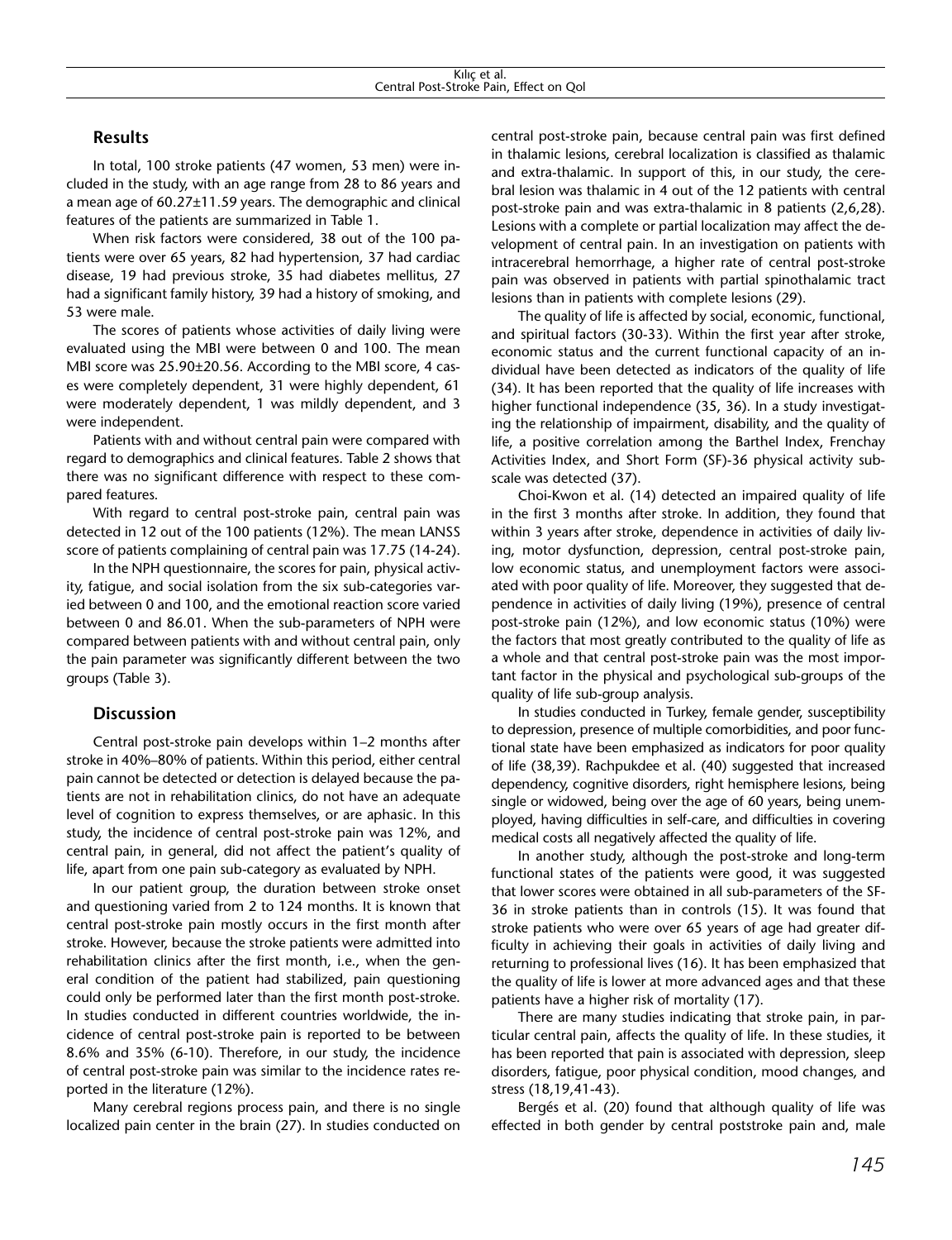patients had been effected more than female patients. In our study when we evaluated central post-stroke pain, we detected a significant difference in the pain sub-parameter of the NPH between patients with and without central post-stroke pain. In other words, the quality of life was negatively affected because of central post-stroke pain. These findings are consistent with previous studies regarding the quality of life.

Our study has some limitations. The time at which the central pain began, the features of the pain, medical treatment, and depression were not assessed. Current somatosensory disorders and pain, apart from central pain, were evaluated but not recorded. Moreover, the limited number of patients, the fact that the study was conducted in one center, and the cross-sectional nature of the study may represent additional limitations.

## **Conclusion**

The aim of this study was to detect the incidence of central post-stroke pain and determine how it affected the quality of life in our patients. Further comprehensive studies using the content and technical features of this present study are needed for the evaluation and treatment of central post-stroke pain and to improve the quality of life of patients.

**Ethics Committee Approval:** Ethics committee approval was received for this study from the ethics committee of İstanbul Physical Medicine Rehabilitation Training and Research Hospital.

**Informed Consent:** Written informed consent was obtained from patients who participated in this study.

**Peer-review:** Externally peer-reviewed.

**Author Contributions:** Concept - Z.K.; Design - Z.K., B.E.; Supervision - B.E.; Resource - Z.K., G.I.E.; Materials - Z.K.; Data Collection and/ or Processing - Z.K.; Analysis and/or Interpretation - B.E.,B.G.; Literature Review - Z.K., G.I.E.; Writer - Z.K.; Critical Review - B.E., B.G.

**Conflict of Interest:** No conflict of interest was declared by the authors.

**Financial Disclosure:** The authors declared that this study has received no financial support.

## **References**

- 1. Leijon G, Boivie J, Johansson I. Central post-stroke pain-neurological symptoms and pain characteristics. Pain 1989;36:13-25. **[\[CrossRef](http://dx.doi.org/10.1016/0304-3959(89)90107-3)]**
- 2. Bowsher D. The management of central post-stroke pain. Postgrad Med J 1995;71: 598-4. **[\[CrossRef\]](http://dx.doi.org/10.1136/pgmj.71.840.598)**
- 3. Nicholson BD. Evaluation and treatment of central pain syndromes. Neurology 2004;62:S30-6. **[\[CrossRef\]](http://dx.doi.org/10.1212/WNL.62.5_suppl_2.S30)**
- 4. Bowsher D. Central post-stroke (thalamic syndrome) and other central pains. Am J Hosp Palliat Care 1999;16:593-7. **[\[CrossRef](http://dx.doi.org/10.1177/104990919901600408)]**
- 5. Kumar B, Kalita J, Kumar G, Misra UK. Central poststroke pain: a review of pathopysiology and treatment. Anesth Anal 2009;108:1645- 57. **[\[CrossRef](http://dx.doi.org/10.1213/ane.0b013e31819d644c)]**
- 6. Andersen G, Vestergaard K, Ingema-Nielsen M, Jensen TS. Incidence of central post-stroke pain. Pain 1995;61:187-93. **[[CrossRef](http://dx.doi.org/10.1016/0304-3959(94)00144-4)]**
- 7. Widar M, Samuelsson L, Karlsson-Tivenius S, Ahlström G. Longterm pain conditions after a stroke. J Rehabil Med 2002;34:165-70. **[\[CrossRef\]](http://dx.doi.org/10.1080/16501970213237)**
- 8. Hansen AP, Marcussen NS, Klit H, Andersen G, Finnerup NB, Jensen TS. Pain following stroke: a prospective study. Eur J Pain 2012;16:1128-36. **[\[CrossRef\]](http://dx.doi.org/10.1002/j.1532-2149.2012.00123.x)**
- 9. Kong KH, Woon VC, Yang SY. Prevalence of chronic pain and its impact on health-related quality of life in stroke survivors. Arch Phys Med Rehabil 2004;85:35-40. **[[CrossRef\]](http://dx.doi.org/10.1016/S0003-9993(03)00369-1)**
- 10. Klit H, Finnerup NB, Andersen G, Jensen TS. Central poststroke pain: a population- based study. Pain 2011;152:818-24. **[[CrossRef](http://dx.doi.org/10.1016/j.pain.2010.12.030)]**
- 11. Takahashi Y, Hashimoto K, Tsuji S. Successful use of zonisomide for central poststroke pain. J Pain 2004;5:192-4. **[\[CrossRef](http://dx.doi.org/10.1016/j.jpain.2004.01.002)]**
- 12. Flaster M, Meresh E, Rao M, Biller J. Central poststroke pain: current diagnosis and treatment Top Stroke Rehabil 2013;20:116-23. **[\[CrossRef\]](http://dx.doi.org/10.1310/tsr2002-116)**
- 13. Boivie J, Leijon G, Johansson I. Central post-stroke pain: a study of the mechanisms through analyses of the sensory abnormalities. Pain 1989;37:173-85. **[\[CrossRef](http://dx.doi.org/10.1016/0304-3959(89)90128-0)]**
- 14. Choi-Kwon S, Choi JM, Kwon SU, Kang DW, Kim JS. Factors that Affect the Quality of Life at 3 years poststroke. J Clin Neurol 2006;2:34-41. **[[CrossRef\]](http://dx.doi.org/10.3988/jcn.2006.2.1.34)**
- 15. Naess H, Waje-Andreassen U, Thomassen L, Nyland H, Myhr KM. Health-related quality of life among young adults with ischemic stroke on long-term follow-up. Stroke 2006;3:1232-6. **[[CrossRef](http://dx.doi.org/10.1161/01.STR.0000217652.42273.02)]**
- 16. Kotila M. Four year prognosis of patients under the age of 65 surviving their first ischemic brain infarction. Ann Clin Res 1986;18:76-9.
- 17. Sharma JS, Fletcher S, Vassalo M. Strokes in the elderly. Higher acute and 3rd month mortality. An explanation. Cerebrovasc Dis 1999;9:2-9. **[\[CrossRef\]](http://dx.doi.org/10.1159/000015889)**
- 18. Kwok T, Lo RS, Wong E, Wai-Kwong T, Mok V, Kai-Sing W. Quality of life of stroke survivors a 1 year follow up study. Arch Phys Med Rehabil 2006;87:1177-82. **[\[CrossRef\]](http://dx.doi.org/10.1016/j.apmr.2006.05.015)**
- 19. Kong KH, Woon VC, Yang SY. Prevalence of chronic pain and its impact on health-related quality of life in stroke survivors. Arch Phys Med Rehabil 2004;85:35-40. **[[CrossRef\]](http://dx.doi.org/10.1016/S0003-9993(03)00369-1)**
- 20. Bergés IM, Ottenbacher KJ, Kuo YF, Smith PM, Smith D, Ostir GV. Satisfaction with quality of life post stroke: effect of sex differences in pain response. Arch Phys Med Rehabil 2007;88:413-7. **[[CrossRef](http://dx.doi.org/10.1016/j.apmr.2006.12.022)]**
- 21. Güngen C, Ertan T, Eker E, Yaşar R, Engin F. Reliability and validity of the standardized Mini Mental State Examination in the diagnosis of mild dementia in Turkish population. Turk Psikiyatri Derg 2002;13:273-81.
- 22. Ertan T, Eker, Güngen C. The Standardized Mini Mental State Examination for illiterate Turkish elderly population, 2nd International Symposium on Neurophysiological and Neuropsychological Assessment of Mental and Behavioral Disorders, 28-30 Ağustos 1999, Bursa.
- 23. Yücel A, Senocak M, Kocasoy Orhan E, Cimen A, Ertas M. Results of the Leeds assessment of neuropathic symptoms and signs pain scale in Turkey: a validation study. J Pain 2004;5:427-32. **[[CrossRef](http://dx.doi.org/10.1016/j.jpain.2004.07.001)]**
- 24. Küçükdeveci AA, Yavuzer G, Tennant A, Süldür N, Sonel B, et al. Adaptation of the modified Barthel index for use in physical medicine and rehabilitation in Turkey. Scand J Rehabil Med 2000;32: 87-92. **[[CrossRef\]](http://dx.doi.org/10.1080/003655000750045604)**
- 25. Gokkaya NK, Aras MD, Cakci A. Health-related quality of life of Turkish stroke survivors. Int J Rehabil Res 2005;28:229-35. **[\[CrossRef](http://dx.doi.org/10.1097/00004356-200509000-00005)]**
- 26. Küçükdeveci AA, McKenna SP, Kutlay S, Gürsel Y, Whalley D, Arasil T. The development and psychometric assessment of the Turkish version of the Nottingham Health Profile. Int J Rehabil Res 2000;23:31-8. **[\[CrossRef\]](http://dx.doi.org/10.1097/00004356-200023010-00004)**